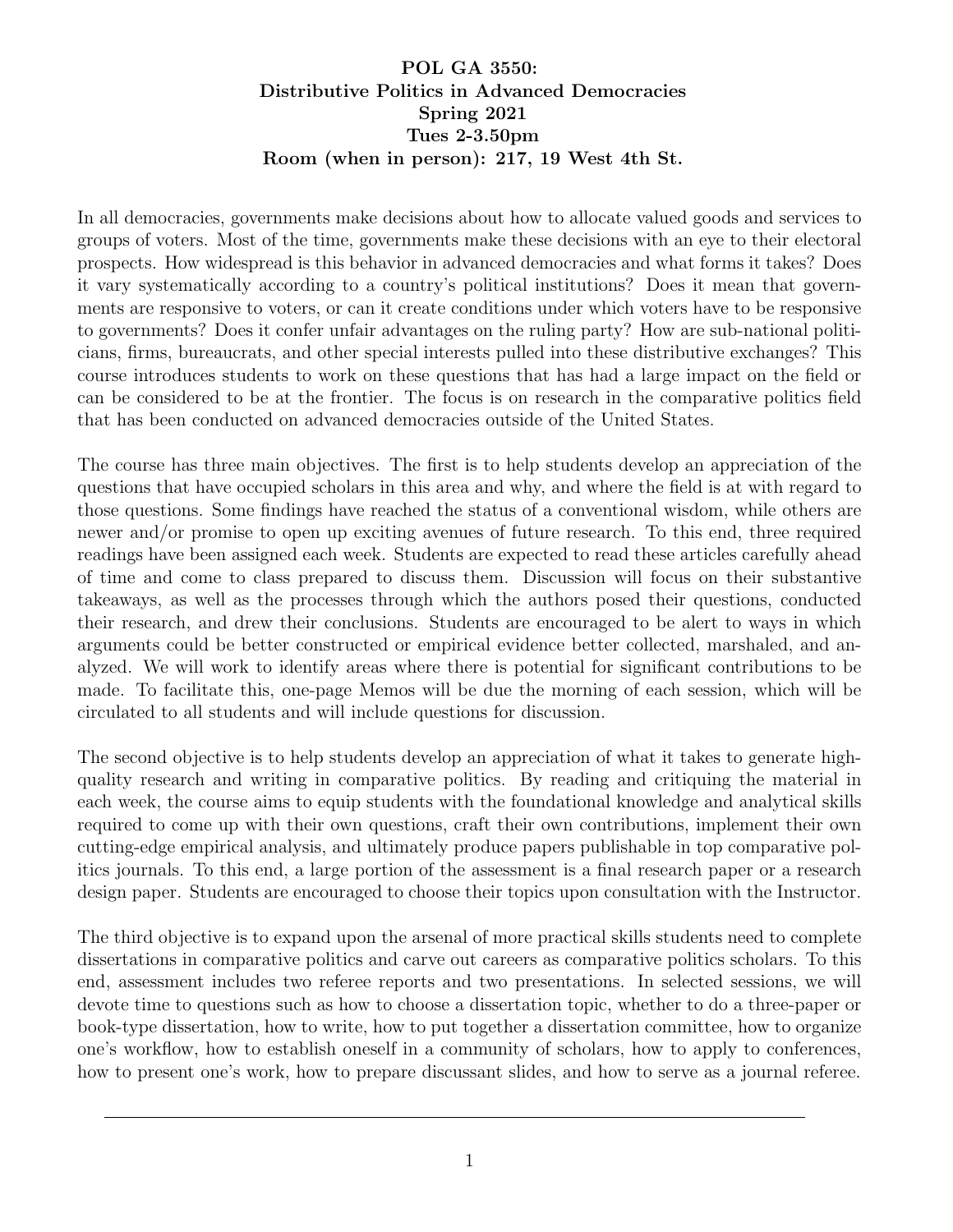# Instructor:

## Amy Catalinac

Email: [amy.catalinac@nyu.edu](mailto:amy.catalinac@nyu.edu)

Office: 315, 19 West 4th St.

Office Hours: Wed 10am-12pm.

# Course Requirements:

## 1. Participation (Discussion, Memos and Presentations) (30%)

Your participation is an integral part of this course. You are expected to come to class each week having carefully read and engaged with the required readings ahead of time. Sessions will consist of in-depth discussion of all three readings. Discussion will focus on grasping the material's contribution to comparative politics, as well as considering questions such as how it could have been improved and how it could be fruitfully extended, to other settings or policy outcomes.

To facilitate this, you are expected to submit a one-page Memo by 8am the morning of each class, which will be circulated to other students. The Memo should not summarize the material, but offer a commentary or critique of one or more (non-methodological) aspects of the material in a way that stimulates discussion.

In addition, you are expected to prepare two presentations, pertaining to two *different* weeks of your choice (one must be delivered before March 9 and the other, by April 6). These presentations, of no more than 20 minutes, will be delivered in the style of discussant comments at a conference. Typically, such a presentation begins with a synthesis of the readings, which explains how they hang together and what broader questions, if any, they may collectively be trying to get at. Then, it moves on to each in turn, offering comments on aspects of the paper that were convincing and less convincing, and offering suggestions for improvement or areas of extension.

## 2. Two Referee Reports (20%)

You are also expected to write two referee reports, each pertaining to one reading in two different weeks (the first of these must be completed by March 9 and the other, by April 6). These are due via email on the Monday of the week in which we are discussing that reading in class.

In your referee report, you are to treat the article as if it had been submitted to a journal and you have been asked to review it. You will need to read it thoroughly and you may also need to acquaint yourself with other literature in that area. Your report should evaluate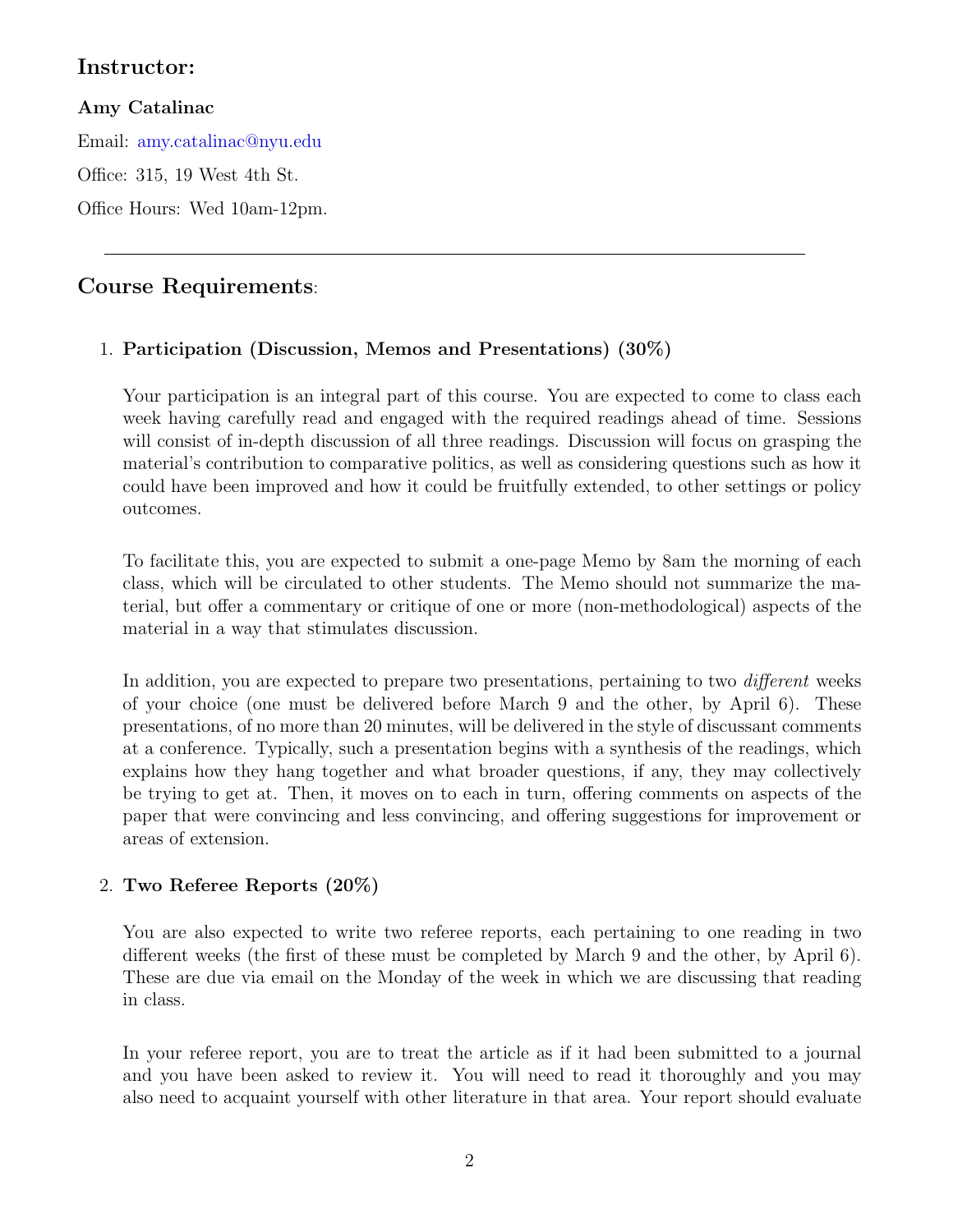the contribution of the paper and the methodological rigor with which the goals it set were achieved. You will need to assess the paper's weaknesses (whether in contribution, substance, or methodological rigor) and decide whether you believe the author should be offered the opportunity to address those weaknesses or whether they constitute a hurdle too large to overcome. In composing your report, it may be useful to consult referee instructions issued by general comparative politics journals.

## 3. Final Paper (50%)

You are also expected to write a final paper. This paper is not intended as a tiresome hoop through which you have to jump, but as an integral part of the portfolio of work you will develop during your time as a graduate student. To this end, the paper can be on any comparative politics topic of interest. Ideally, students will use the course as an opportunity to produce the first draft of something that could, after more time and effort has been expended, become a published paper of comparable quality to one of the articles we have read. Note that finding a precise, relevant, challenging, yet feasible substantive question is one of the most difficult tasks facing any political scientist. Students are encouraged to begin thinking about their final paper immediately, guided by their substantive interests, intuitions and background knowledge, as well as the talents they will bring to bear on the work, all of which will need to be exploited to the fullest extent. Students should set themselves the very-highest standards and find topics upon which they are prepared to make a substantial investment of time, effort and creative energy.

I am open to the following two types of final papers:

- The first draft of a *research article* akin to those we read in the course. Research articles usually aim to break new ground theoretically, empirically, or both. They can bring new data to bear on an old question. They can pose a new question and show how old theories can be used (or adapted) to answer them. Research articles are not purely theoretical papers, nor are they purely descriptive (describing a particular phenomena or political system). Typically, research articles will involve the collection and analysis of new data, or new methodologies applied to existing data. The instructor understands that any research articles written within the confines of the course will need more work before they are publishable.
- A research design paper, intended to become a prospectus. This lays out the research question, motivates this question (ideally, with real-world examples), lays out the relevant literature (remember, you will sometimes need to decide what the literature would say about your research question), offers your theory and hypotheses, and offers a plan for empirically testing this, whether with observational or experimental data, on one or more countries.

Regardless of type, your paper should include the following:

- (a) Motivation: why is answering your question important?
- (b) Background/context: have other people already tried to answer this question? If so, what theories have they drawn on, what answers have they given, and why are those answers invalid or incomplete? Why is more work on this question needed?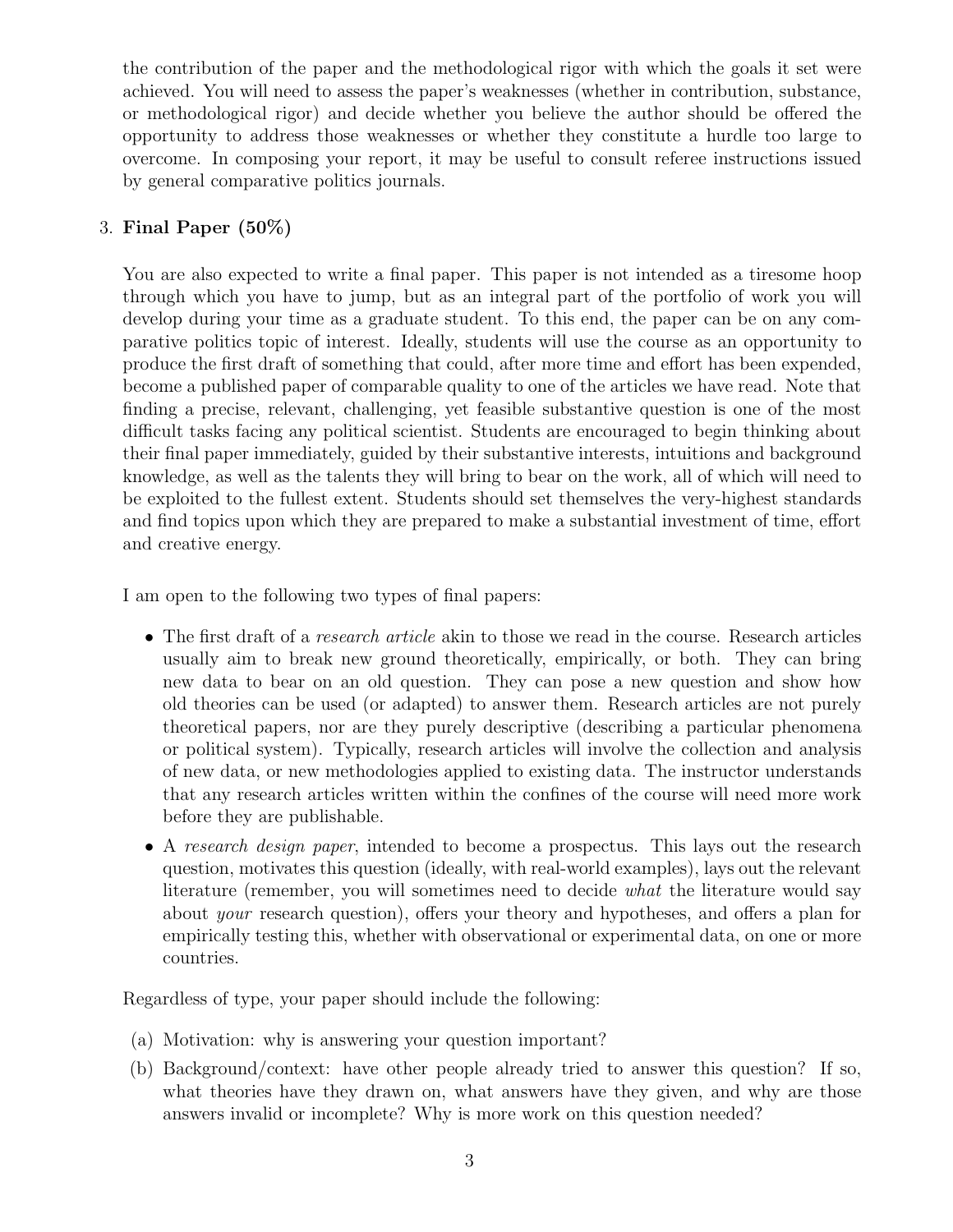- (c) Theoretical expectations/hypotheses: describe your own theory/theoretical approach. Use this to deduce precise empirical observations or hypotheses that can be tested with data.
- (d) Data: consider the kind of data that would provide the very best test of your hypotheses, if you had access to it. If such data are unavailable (as is usually the case), consider whether other data sets could provide a credible test of your hypotheses. If no suitable data exists, specify a feasible research project that would enable you to gather the required evidence.
- (e) Method/analysis: draw clear inferences about what your data tell you about your hypotheses and thus about the research question that motivates your project.
- (f) Conclusion: What conclusions have you been able to draw from your research? Under what conditions might your conclusions not be warranted? What relevance do your conclusions hold for existing work in the field? Has your research raised new questions for others to answer?

Your paper should be between 25-30 pages double-spaced. It is due via email on Friday, May 14 and will count for 50% of your grade. Note that you are expected to meet with the Instructor through the semester about your paper, and the Instructor may ask you to write up sections of it as you go along. Please consult the [NYU Citation Guide](http://guides.nyu.edu/c.php?g=276562&p=1844734) for information about the referencing style you will need to use, which is the Chicago author-date system, and for general information on how to properly cite sources.

## Grade Breakdown:

| Participation (Discussion, Memos and Presentations) 30% |  |
|---------------------------------------------------------|--|
|                                                         |  |
|                                                         |  |

## Important Dates: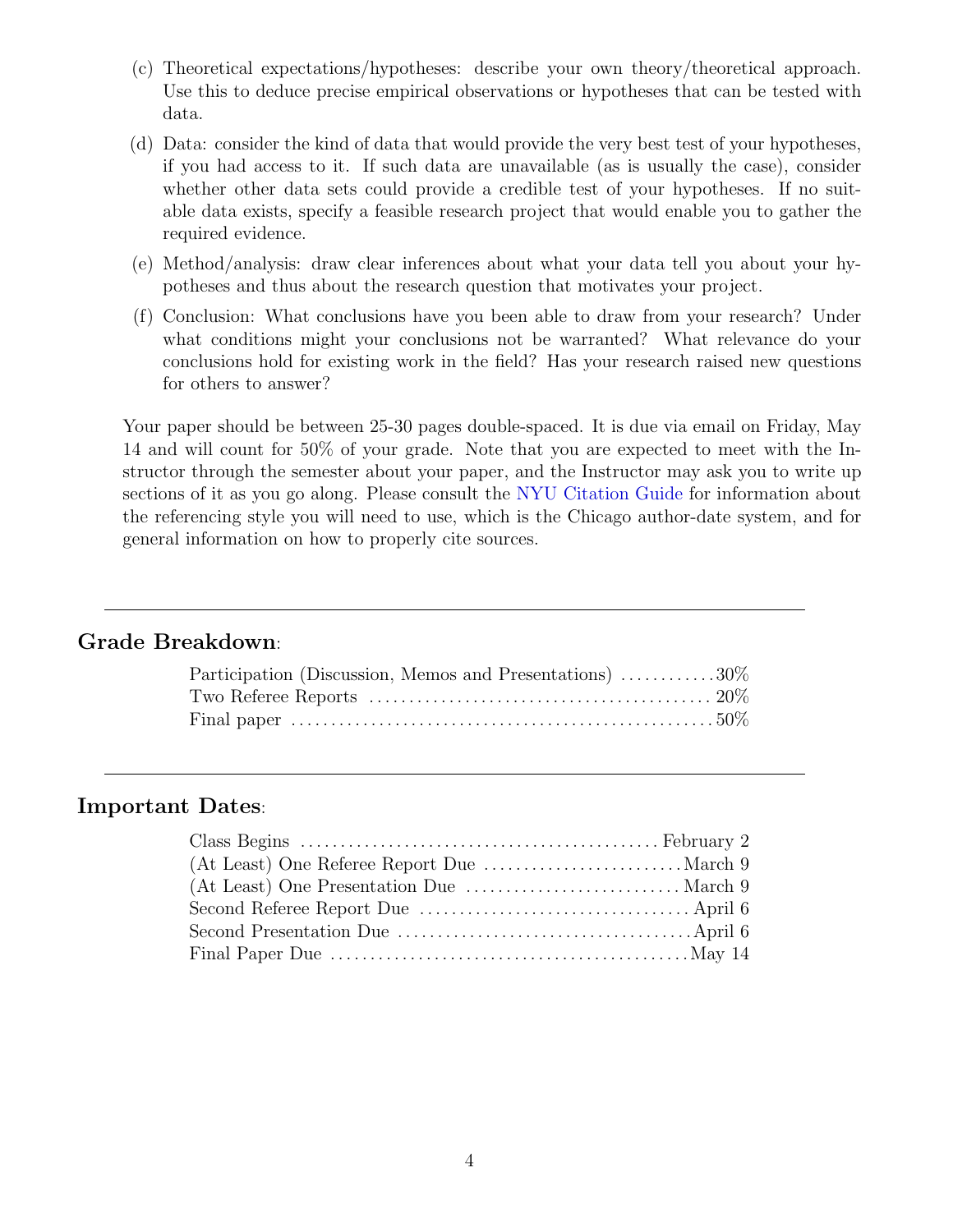# COURSE OUTLINE

#### February 2: Introduction

This is an organizational meeting. We will go over the goals of the course and assign referee reports and presentation weeks. Please look over the syllabus carefully to identify weeks you would like to provide a referee report for and present in. There is no assigned reading.

#### February 9: Studying Distributive Politics

- Eric Kramon and Daniel N Posner. Who Benefits From Distributive Politics? How the Outcome One Studies Affects the Answer One Gets. Perspectives on Politics, pages 461–474, 2013.
- Michael Albertus. Theory and Methods in the Study of Distributive Politics. *Political* Science Research and Methods, 7(3):629–639, 2019.
- Susan C. Stokes, Thad Dunning, Marcelo Nazareno, and Valeria Brusco. What's Wrong with Buying Votes? In *Brokers, Voters, and Clientelism: The Puzzle of Distributive* Politics, page 245–260. Cambridge University Press, 2013.
- Thomas B Pepinsky. The Return of the Single-Country Study. Annual Review of Political Science, 22:187–203, 2019.

## Background:

- Miriam Golden and Brian Min. Distributive Politics Around the World. Annual Review of Political Science, 16, 2013.
- Adam Przeworski. Institutions matter? Government and Opposition, 39(4):527–540, September 2004.
- Adam Przeworski. Is the Science of Comparative Politics Possible? In Carles Boix and Susan C. Stokes, editors, The Oxford handbook of Comparative Politics. 2009.
- Charles Lees. We Are All Comparativists Now: Why and How Single-Country Scholarship Must Adapt and Incorporate the Comparative Politics Approach. Comparative Political Studies, 39(9):1084–1108, 2006.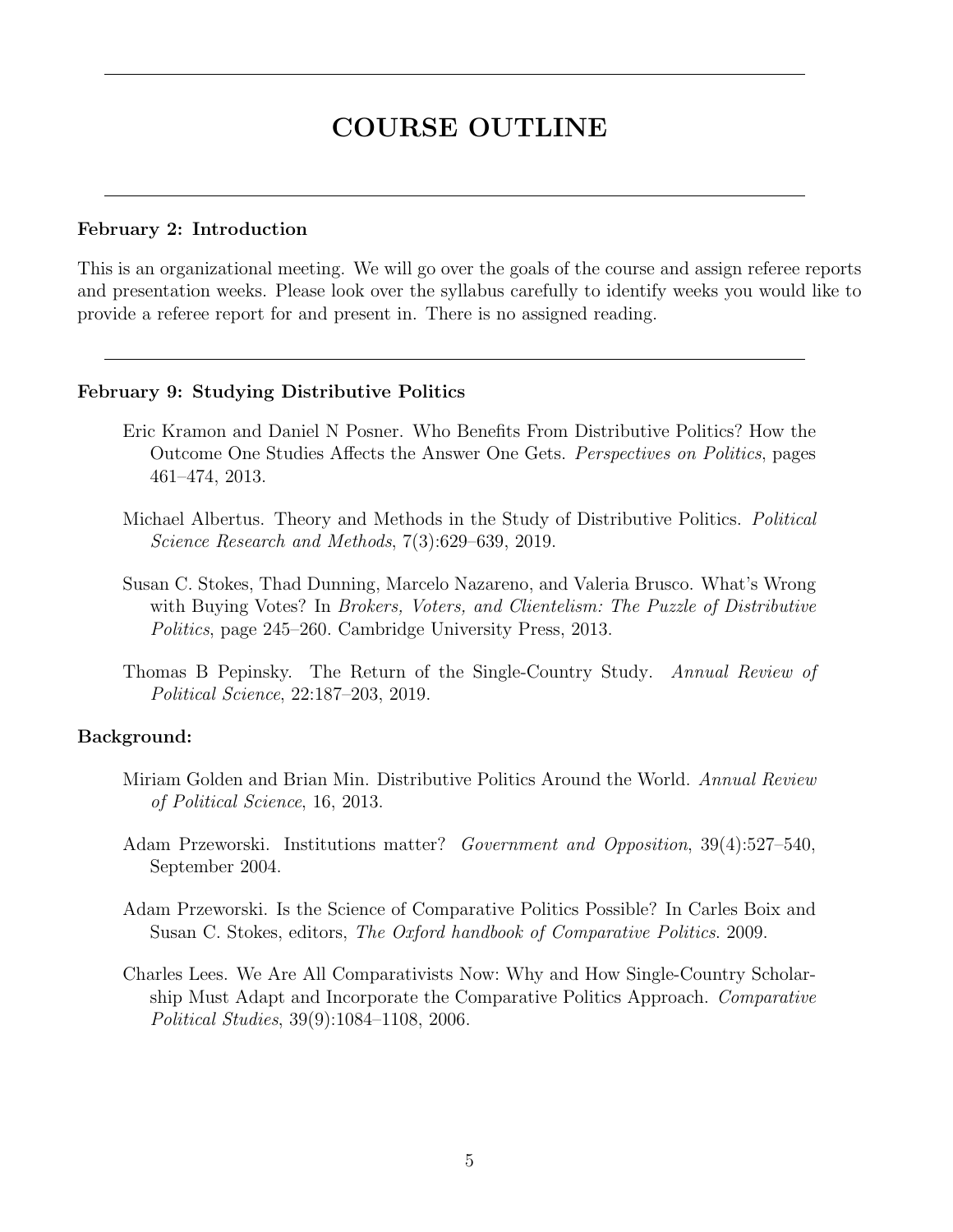#### February 16: Which Voters are Targeted and Why?

- Gary W Cox. Swing Voters, Core Voters, and Distributive Politics. Political representation, 342, 2009.
- Simeon Nichter. Vote Buying or Turnout Buying? Machine Politics and the Secret Ballot. American Political Science Review, pages 19–31, 2008.
- Agustín Casas. Distributive Politics with Vote and Turnout Buying. The American Political Science Review, 112(4):1111–1119, 2018.

#### Background:

- Gary W. Cox and Mathew D. McCubbins. Electoral Politics as a Redistributive Game. The Journal of Politics, 48(2):370–389, 1986.
- Assar Lindbeck and Jörgen W Weibull. Balanced-budget redistribution as the outcome of political competition. Public choice, 52(3):273–297, 1987.
- Avinash Dixit and John Londregan. The Determinants of Success of Special Interests in Redistributive Politics. Journal of Politics, 58:1132–55, 1996.
- Susan C Stokes. Perverse Accountability: A Formal Model of Machine Politics with Evidence From Argentina. American Political Science Review, pages 315–325, 2005.
- Matz Dahlberg and Eva Johansson. On the Vote-purchasing Behavior of Incumbent Governments. American Political Science Review, pages 27–40, 2002.
- Frederico Finan and Laura Schechter. Vote-buying and Reciprocity. Econometrica, 80(2):863–881, 2012.
- Yusaku Horiuchi and Seungjoo Lee. The Presidency, Regionalism, and Distributive Politics in South Korea. Comparative Political Studies, 41(6):861–882, 2008.
- Jordan Gans-Morse, Sebastian Mazzuca, and Simeon Nichter. Varieties of Clientelism: Machine Politics During Elections. American Journal of Political Science, 58(2):415– 432, 2014.

#### February 23: Role of Electoral Systems

- Fiona McGillivray. Privileging Industry: The Comparative Politics of Trade and Industrial Policy. Princeton University Press, 2004. Chapter 1.
- Patricia Funk and Christina Gathmann. How Do Electoral Systems Affect Fiscal Policy? Evidence from Cantonal Parliaments, 1890–2000. Journal of the European Economic Association, 11(5):1178–1203, 2013.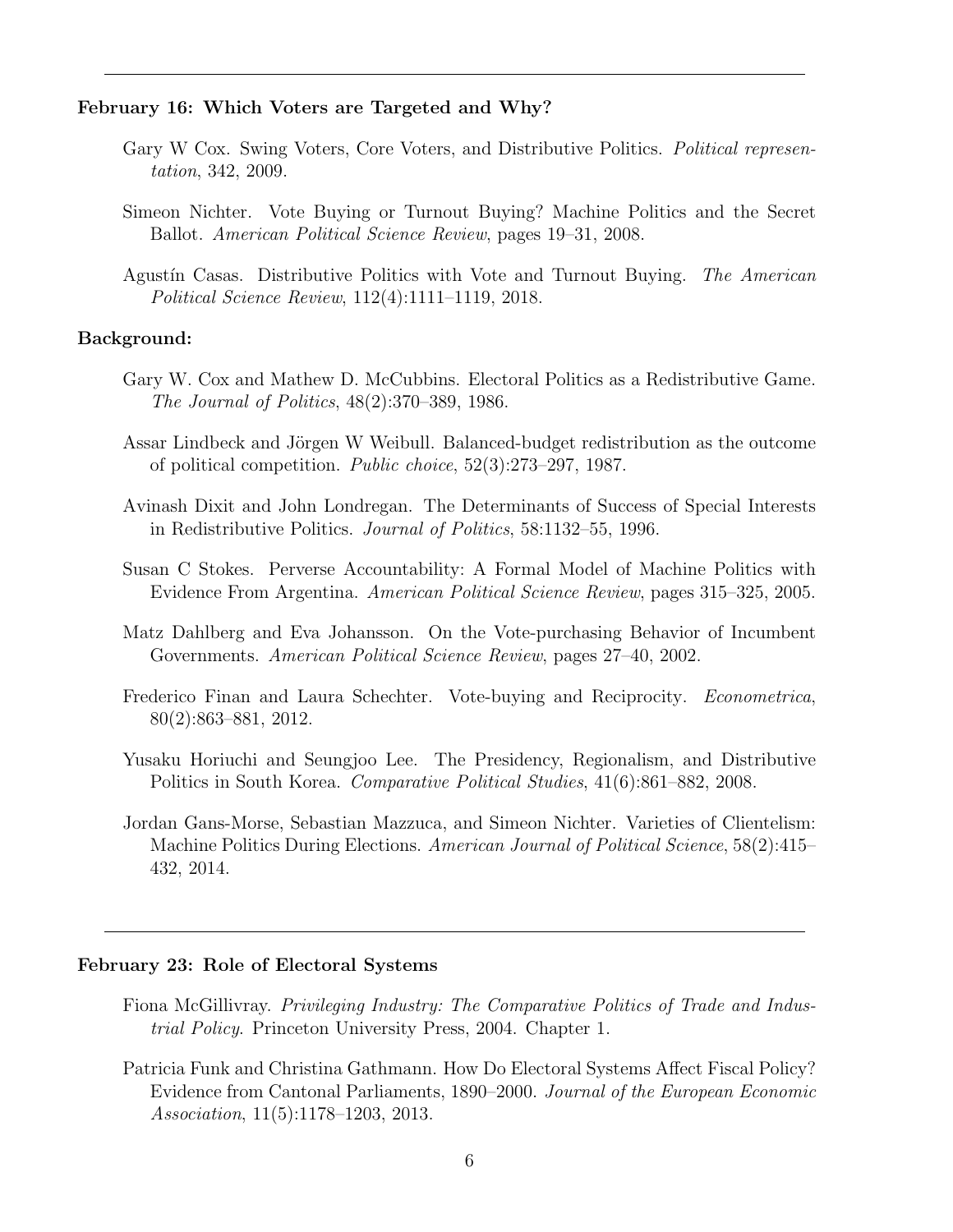Stephanie J Rickard. Electoral Systems, Voters' Interests and Geographic Dispersion. British Journal of Political Science, pages 855–877, 2012.

#### Background:

- Torsten Persson and Guido Tabellini. Electoral Systems and Economic Policy. Oxford Handbook of Political Economy, pages 1–17, 2008.
- Gian Maria Milesi-Ferretti, Roberto Perotti, and Massimo Rostagno. Electoral Systems and Public Spending. The Quarterly Journal of Economics, 117(2):609–657, 2002.
- John M Carey and Matthew Soberg Shugart. Incentives to Cultivate a Personal Vote: A Rank Ordering of Electoral Formulas. Electoral studies, 14(4):417–439, 1995.
- Thomas Stratmann and Martin Baur. Plurality Rule, Proportional Representation, and the German Bundestag: How Incentives to Pork-barrel Differ Across Electoral Systems. American Journal of Political Science, pages 506–514, 2002.
- Stephanie J Rickard. Strategic Targeting: the Effect of Institutions and Interests on Distributive Transfers. Comparative Political Studies, 42(5):670–695, 2009.
- Torsten Persson and Guido Enrico Tabellini. The Economic Effects of Constitutions. MIT press, 2005.

#### March 2: Targeting in Majoritarian Electoral Systems

- David Denemark. Partisan Pork Barrel in Parliamentary Systems: Australian Constituencylevel Grants. Journal of Politics, 62(3):896–915, 2000.
- Hugh Ward and Peter John. Targeting Benefits for Electoral Gain: Constituency Marginality and the Distribution of Grants to English Local Authorities. Political Studies,  $47(1):32-52, 1999.$
- Shigeo Hirano. Electoral Institutions, Hometowns, and Favored Minorities: Evidence from Japanese Electoral Reforms. World Politics, 58:51–82, October 2006.

#### Background:

Alexander Fouirnaies and Hande Mutlu-Eren. English Bacon: Copartisan Bias in Intergovernmental Grant Allocation in England. The Journal of Politics, 77(3):805–817, 2015.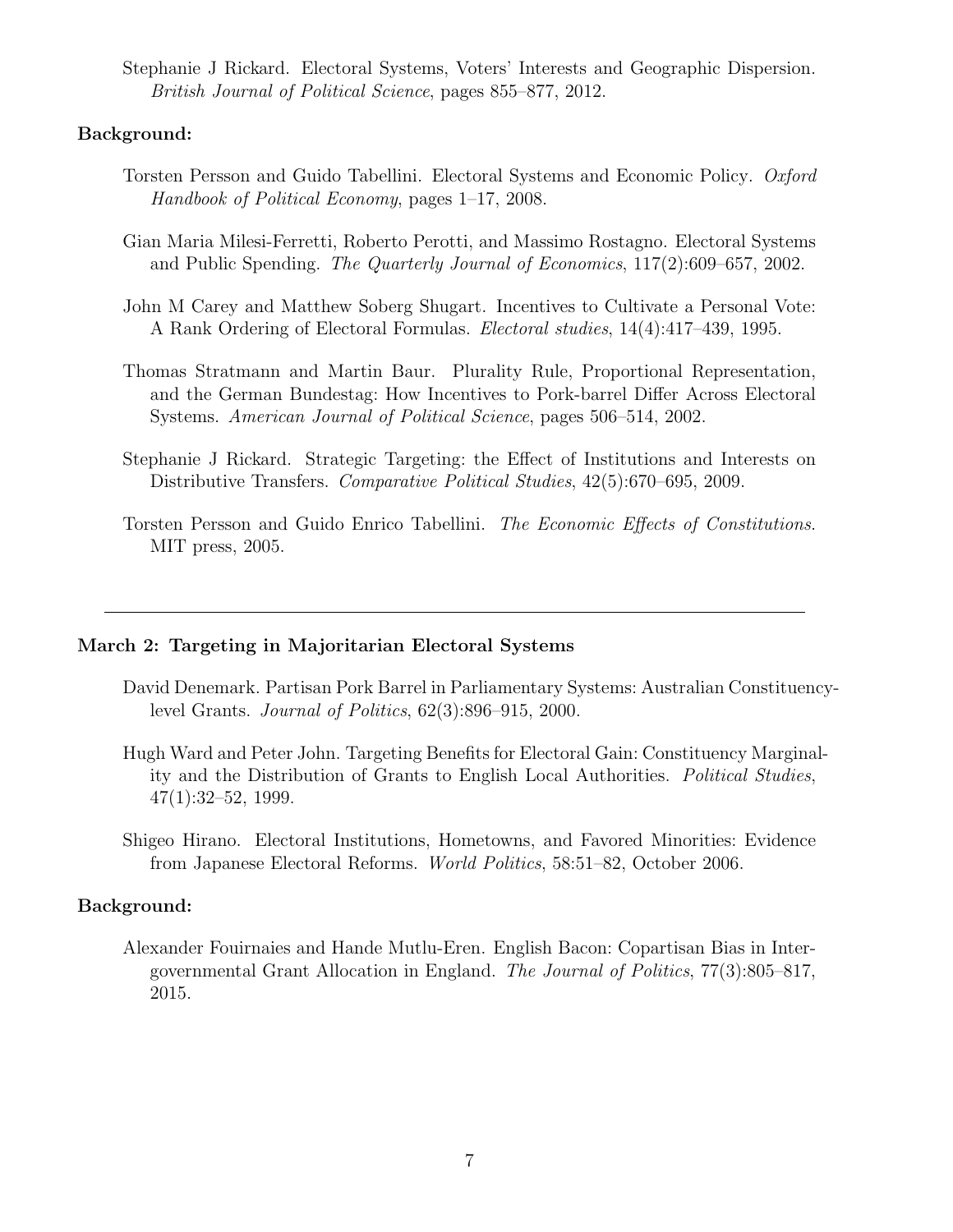#### March 9: Targeting Under Proportional Representation?

- Margit Tavits. Geographically-Targeted Spending: Exploring the Electoral Strategies of Incumbent Governments. European Political Science Review, 1(1):103–123, 2009.
- Miriam A. Golden and Lucio Picci. Pork-Barrel Politics in Postwar Italy, 1953-94. American Journal of Political Science, 52(2):268–289, 2008.
- Stephanie J. Rickard. Spending to Win: Political Institutions, Economic Geography, and Government Subsidies. Cambridge University Press, New York, NY, 2018. Chapter 6.

#### Background:

- Barry Ames. Electoral strategy under open-list proportional representation. American Journal of Political Science, 39(2):406–433, 1995.
- Brian F Crisp and Scott W Desposato. Constituency Building in Multimember Districts: Collusion or Conflict? The Journal of Politics, 66(1):136–156, 2004.
- Jon H Fiva and Askill H Halse. Local Favoritism in At-large Proportional Representation Systems. Journal of Public Economics, 143:15–26, 2016.
- Stephanie J. Rickard. Spending to Win: Political Institutions, Economic Geography, and Government Subsidies. Cambridge University Press, New York, NY, 2018. Chapter 7.

#### March 16: Clientelism and Vote Buying in Advanced Democracies?

- Susan C. Stokes, Thad Dunning, Marcelo Nazareno, and Valeria Brusco. Between Clients and Citizens: Puzzles and Concepts in the Study of Distributive Politics. In Brokers, Voters, and Clientelism: The Puzzle of Distributive Politics, pages 3–27. Cambridge University Press, 2013.
- Allen Hicken and Noah L. Nathan. Clientelism's Red Herrings: Dead Ends and New Directions in the Study of Nonprogrammatic Politics. Annual Review of Political Science, 23(1):277–294, 2020.
- Miriam A Golden, Eugenia Nazrullaeva, and Stephane Wolton. Politics in Poor Places? Clientelism and Elections in Democracies. Working Paper, 2020.

#### Background:

Isabela Mares and Lauren Young. Buying, Expropriating, and Stealing Votes. Annual Review of Political Science, 19:267–288, 2016.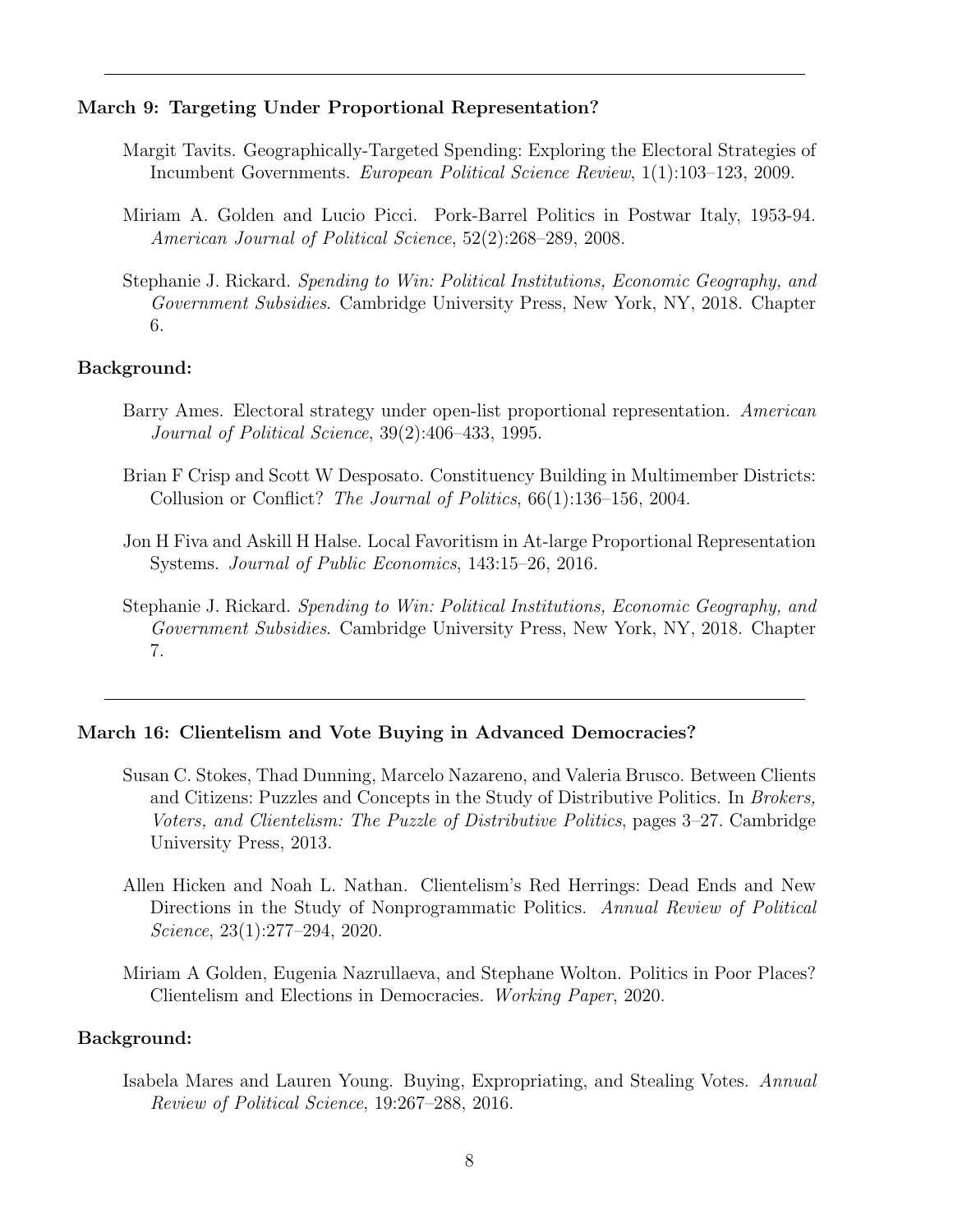Susan C Stokes. Political Clientelism. In The Oxford Handbook of Political Science. 2007.

#### March 23: Modalities of Clientelism in Advanced Democracies

- Sanford C. Gordon and Hannah K. Simpson. The Birth of Pork: Local Appropriations in America's First Century. American Political Science Review, 112(3):564–579, 2018.
- Mauro Caselli and Paolo Falco. Your Vote is (No) Secret! How Low Voter Density Harms Voter Anonymity and Biases Elections in Italy. EconPol Working Paper 26, Leibniz Institute for Economic Research at the University of Munich, 2019.
- Amy Catalinac, Bruce Bueno de Mesquita, and Alastair Smith. A Tournament Theory of Pork Barrel Politics: The Case of Japan. Comparative Political Studies, 0(0), 2019.

#### Background:

- Chin-Shou Wang and Charles Kurzman. The Logistics: How to Buy Votes. In Frederic Charles Schaffer, editor, Elections for Sale: The Causes and Consequences of Vote Buying, pages 61–78. Lynne Rienner Boulder, CO, 2007.
- Gary W Cox and J Morgan Kousser. Turnout and Rural Corruption: New York as a Test Case. American Journal of Political Science, pages 646–663, 1981.
- Susan C. Stokes, Thad Dunning, Marcelo Nazareno, and Valeria Brusco. What Killed Vote Buying in Britain and the United States? In Brokers, Voters, and Clientelism: The Puzzle of Distributive Politics, pages 200–242. Cambridge University Press, 2013.

#### March 30: Federalism and Centralization

- Erik Wibbels. Madison in Baghdad?: Decentralization and Federalism in Comparative Politics. Annual Review of Political Science, 9(1):165–188, 2006.
- Edmund J Malesky, Cuong Viet Nguyen, and Anh Tran. The Impact of Recentralization on Public Services: A Difference-in-differences Analysis of the Abolition of Elected Councils in Vietnam. American Political Science Review, pages 144–168, 2014.
- Ethan Scheiner. Pipelines of Pork: A Model of Local Opposition Party Failure. Comparative Political Studies, 38:799–823, 2005.

#### Background:

Vladimir Gimpelson and Daniel Treisman. Fiscal Games and Public Employment: a Theory with Evidence From Russia. World Politics, pages 145–183, 2002.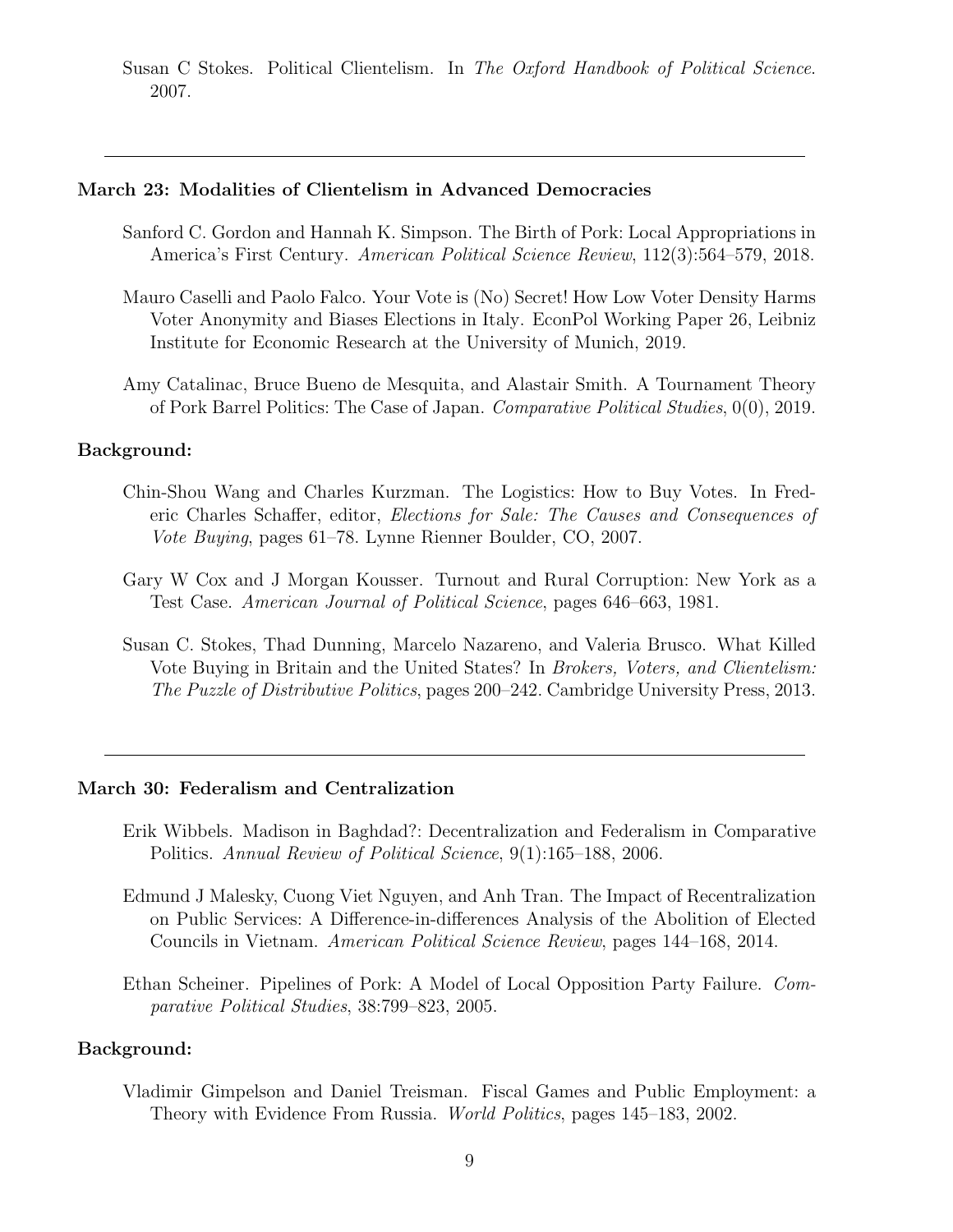- Jonathan A. Rodden. Fiscal Federalism and Bailouts in Postwar Germany. In Hamilton's Paradox: The Promise and Peril of Fiscal Federalism, pages 153–187. Cambridge University Press, 2006.
- Allen Hicken. How Do Rules and Institutions Encourage Vote Buying? In Frederic Charles Schaffer, editor, Elections for Sale: The Causes and Consequences of Vote Buying, pages 47–60. Lynne Rienner Boulder, CO, 2007.
- Ernesto Calvo and Maria Victoria Murillo. Who Delivers? Partisan Clients in the Argentine Electoral Market. American Journal of Political Science, 48(4):742–757, 2004.
- Sanford C Gordon and Woo Chang Kang. Distributive politics: Federal outlays. Emerging Trends in the Social and Behavioral Sciences, pages 1–16, 2015.
- Tiberiu Dragu and Jonathan Rodden. Representation and Redistribution in Federations. Proceedings of the National Academy of Sciences, 108(21):8601–8604, 2011.

#### April 6: Election Timing

- Petra Schleiter and Margit Tavits. The Electoral Benefits of Opportunistic Election Timing. The Journal of Politics, 78(3):836–850, 2016.
- Max Goplerud and Petra Schleiter. An Index of Assembly Dissolution Powers. Comparative Political Studies, 49(4):427–456, 2016.
- David Fortunato, Matt W Loftis, et al. Cabinet durability and fiscal discipline. American Political Science Review, 112(4):939–953, 2018.

#### Background:

Alastair Smith. Election Timing in Majoritarian Parliaments. British Journal of Political Science, pages 397–418, 2003.

#### April 13: Political Budget Cycles

- James E Alt and David Dreyer Lassen. Transparency, Political Polarization, and Political Budget Cycles in OECD Countries. American Journal of Political Science, 50(3):530–550, 2006.
- Thushyanthan Baskaran, Adi Brender, Sebastian Blesse, and Yaniv Reingewertz. Revenue Decentralization, Central Oversight and the Political Budget Cycle: Evidence from Israel. European Journal of Political Economy, 42:1–16, 2016.
- Kentaro Fukumoto, Yusaku Horiuchi, and Shoichiro Tanaka. Treated Politicians, Treated Voters: A Natural Experiment on Political Budget Cycles. Electoral Studies, 67:102206, 2020.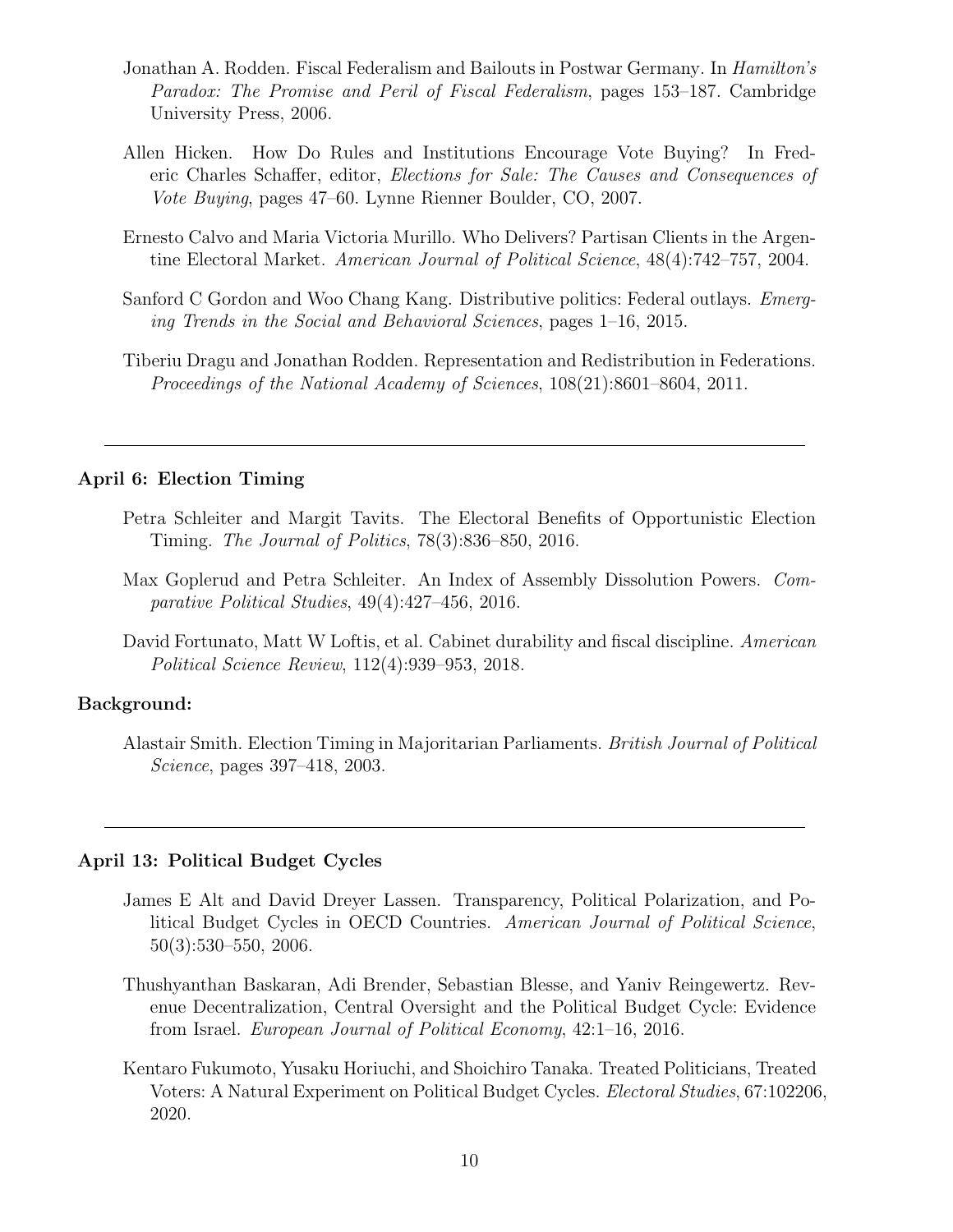#### Background:

- William D Nordhaus. The Political Business Cycle. The Review of Economic Studies, 42(2):169–190, 1975.
- Robert J Franzese Jr. Electoral and Partisan Cycles in Economic Policies and Outcomes. Annual Review of Political Science, 5(1):369–421, 2002.
- Brandice Canes-Wrone and Jee-Kwang Park. Electoral Business Cycles in OECD Countries. American Political Science Review, pages 103–122, 2012.
- Woo Chang Kang. Electoral Cycles in Pork Barrel Politics: Evidence from South Korea 1989–2008. Electoral Studies, 38:46–58, 2015.
- Oleg Sidorkin and Dmitriy Vorobyev. Political cycles and corruption in Russian regions. European Journal of Political Economy, 52:55 – 74, 2018.
- Joachim Wehner. Electoral Budget Cycles in Legislatures. Legislative Studies Quarterly, 38(4):545–570, 2013.
- Christoph Garwe, Benjamin G. Engst, Yannick G. Stawicki, and Christoph Hönnige. Temporal strategies: Governments alter the pace of legislation in bicameralism depending on electoral expectations. Legislative Studies Quarterly, 2021.

#### April 20: Special Interests, Business, and Bureaucracy

- Miriam A Golden. Electoral Connections: The Effects of the Personal Vote on Political Patronage, Bureaucracy and Legislation in Postwar Italy. British Journal of Political Science, pages 189–212, 2003.
- Andrew C Eggers and Jens Hainmueller. MPs for Sale? Returns to Office in Postwar British Politics. American Political Science Review, pages 513–533, 2009.
- Jonas Markgraf and Guillermo Rosas. On Board with Banks: Do Banking Connections Help Politicians Win Elections? The Journal of Politics, 81(4):1357–1370, 2019.

#### Background:

- Isabela Mares and Boliang Zhu. The Production of Electoral Intimidation: Economic and Political Incentives. Comparative Politics, 48(1):23–41, 2015.
- Megumi Naoi and Ellis Krauss. Who Lobbies Whom? Special Interest Politics under Alternative Electoral Systems. American Journal of Political Science, 53(4):874–892, 2009.
- Didi Kuo. Clientelism, Capitalism, and Democracy: The Rise of Programmatic Politics in the United States and Britain. Cambridge University Press, 2018. Chapter 3.